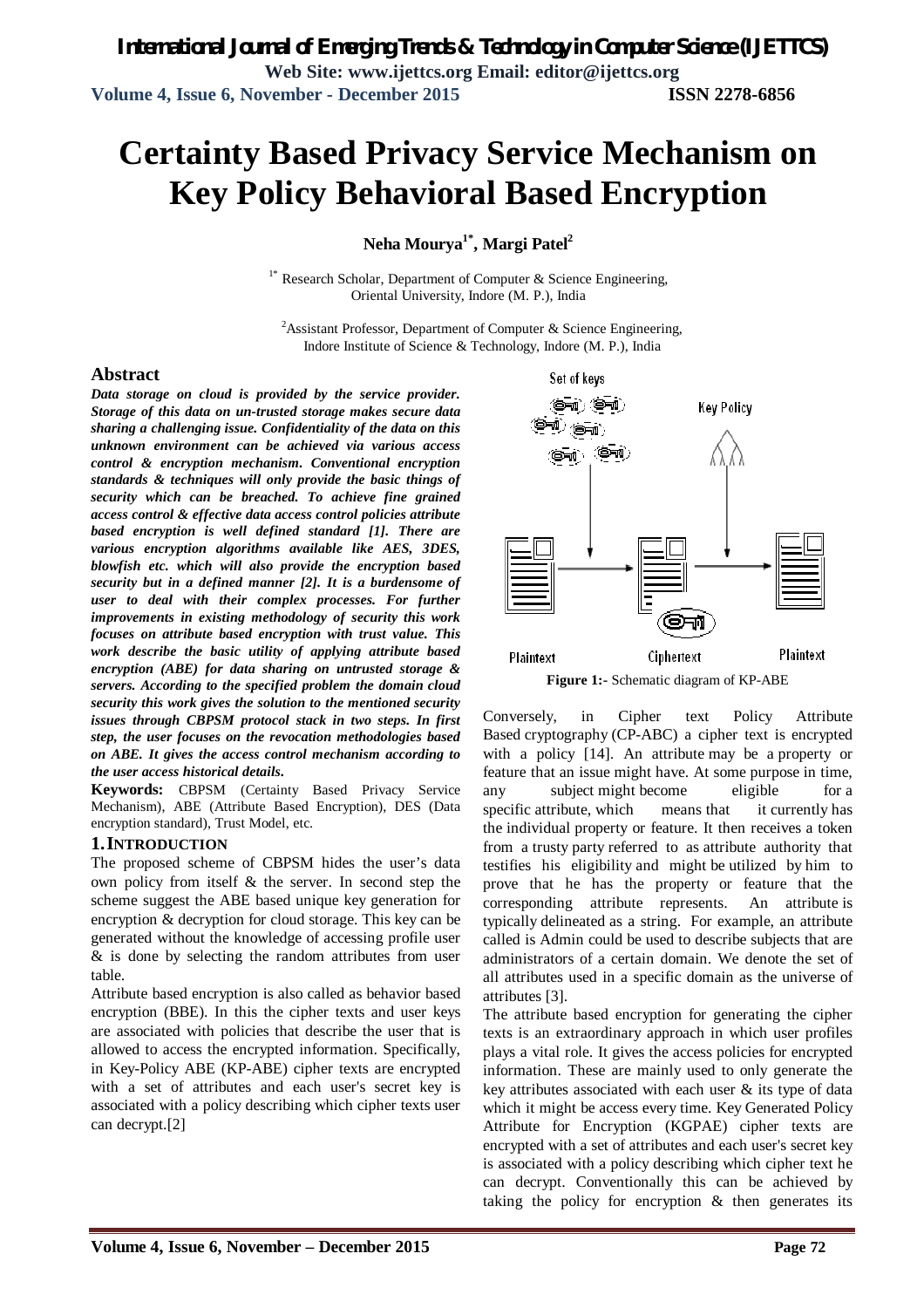# *International Journal of Emerging Trends & Technology in Computer Science (IJETTCS)* **Web Site: www.ijettcs.org Email: editor@ijettcs.org**

## **Volume 4, Issue 6, November - December 2015 ISSN 2278-6856**

cipher values. Similarly anyone whose attributes satisfy the policy can decrypt the cipher texts; otherwise the decryption fails. An attribute is a property or feature that a subject may have. At some point in time, any subject may become eligible for a particular attribute, meaning that it now has the respective property or feature.

#### **Types and Applications**

As cloud applications is gaining popularity these days so as their applications also, like in healthcare, military, transportation, business intelligence, banking, and in information technologies applications. IT is the sector which is affected at most by these newer technologies and is proving magic tools in front of its customers.

These change n scenarios has come because of ABE's applicability over the various areas. Some of those properties is presented here as follows:

- (i)**Flexibility:** ABE organizes user attributes into a recursive set structure and allows users to impose dynamic constraints on how those attributes may be combined to satisfy a policy. So ABE can support compound attributes and multiple numerical assignments for a given attribute conveniently.
- (ii) **Fine-grained access control:** Based on ABE scheme can easily achieve fine-grained access control. A data owner can define and enforce expressive and flexible access policy for data files as the scheme.
- (iii) **Efficient User Revocation:** To deal with user revocation in cloud computing, ABE adds an attribute to each user's key and employ multiple value assignments for this attribute. So we can update user's key by simply adding a new expiration value to the existing key. The approach just require a domain authority to maintain some state information of the user keys and avoid the need to generate and distribute new keys on a frequent basis, which makes our scheme more efficient than existing schemes.
- **(iv) Expressiveness:** In ABE, a user's key is associated with a set of attributes, so ABE is conceptually closer to traditional access control methods such as Role-Based Access Control (RBAC). Thus, it is more natural to apply ABE, instead of KP-ABE, to enforce access control.

The main assistance of the projected work are as follows:

- 1. An evenly defined set of rules is required for outsourcing data policies for normal client to cloud platform.
- 2. The providers need not to be awake about the type of information or data stored on it. It will only be completed by some of the official user with right authorization.
- 3. An enhancement is made over a traditional ABE scheme, such that dependability over key generation is separated between a data holder and a trusted authority, the owner is comforted of the highest computational load.
- 4. Add-on security mechanism is provided through a combination of key mechanism using composite key generation.

5. Re-encryption is used as a method of transforming the stored cipher texts, permits efficient revocation of users; it does not require removal of attributes and consequent key regeneration, and may be administer by a trusted authority without participation of the data vendor.[4]

### **2.BACKGROUND**

The primary concern of this work to make the things related to storage more secure without increasing the burden of operating user that is client. After applying the proposed protocol of CBPSM the client can be make the things sure about the security. The CBPSM will also focuses on the parameters of performance which gives the idea that while applying the model complexity can under a certain level. Secure computing environments require flexible access control method. For the big user category, access control policy for server cannot be individually based on entity user identities. The situation under which access needs to be given is based on client information like perspective, profile & earlier participation of the use or data. Because of these flaws of conventional access control mechanism, encryption mechanism are forced into this access policies & getting popularity. [5]

To make data in unreadable form uncountable approaches are advised by researches. Basically the method to make data unreadable form is named as encryption or cryptography. Cryptography or encryption algorithms act an important role in data security. Cloud computing provides highly scalable and more reliable storage on third-party trusted servers. It is reasonable pay-per-use utility model results in a reduction of the cost of deployment of the same computing resources locally. The key concern about cloud computing is data outsourcing to a cloud which is the storage of critical information related to clients system in third party servers at distributed locations. It is appropriate for any class of applications that requires data to be kept in storage and disseminated to many users. [6]

# **3.RELATED STUDY**

Users that use cloud services will typically pay only for the amount of storage it uses and computation it performs and the network infrastructure in uses but it doesn't pay for the maintenance purpose. In additional to that it provides the secure storage capacity and data backups & recovery. But these data is stored at third party locations thus needs more trust on the cloud providers. A major concern that is typically not sufficiently addressed in practice which is [5]. The data stored at cloud locations may be accessed and read by a cloud administrator without knowledge of the client. A cloud administrator may not be trusted despite the presence of contractual security obligations, if data security is not further enforced through technical means. [7]

Therefore, it is useful to apply software techniques, such as encryption keys, to ensure that the confidentiality of cloud data is preserved at all times. It is especially crucial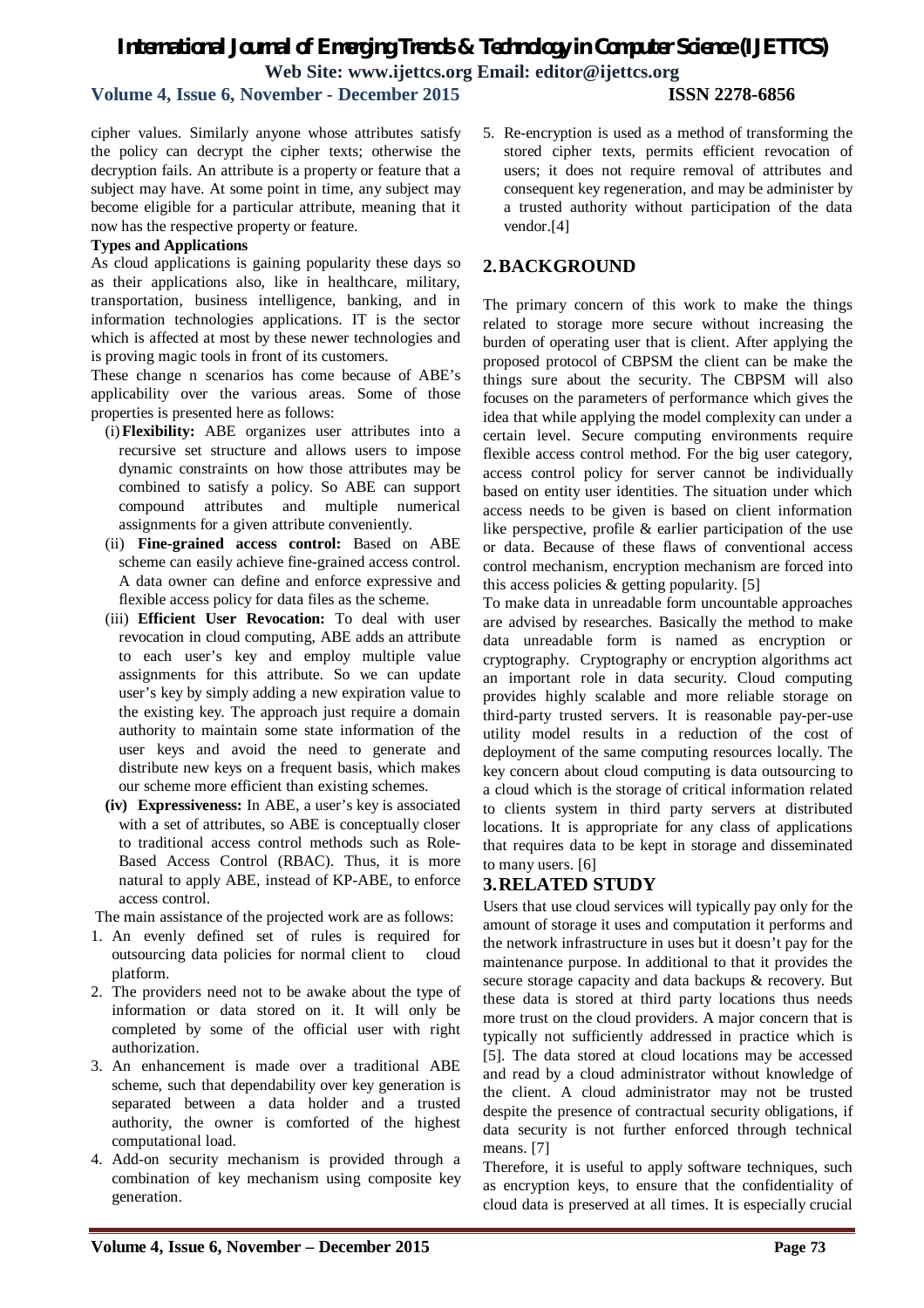# *International Journal of Emerging Trends & Technology in Computer Science (IJETTCS)* **Web Site: www.ijettcs.org Email: editor@ijettcs.org Volume 4, Issue 6, November - December 2015 ISSN 2278-6856**

to safeguard sensitive user data such as e-mails, personal customer information, financial records, and medical records. However, the main purpose of the access control based cryptography is not only to provide confidentiality, but also to provide solutions for other problems like: data integrity, authentication, non-repudiation for cloud based data records [8]. Anonymous access control is a very desirable property in various applications, e.g. encrypted storage in distributed environments; and attribute based encryption is a cryptographic scheme that is targeted to achieve this property. ABE is an encryption mechanism that is useful in settings where the list of users may not be known prior. Here, all users may possess some credentials, and these are used to determine access control and also provide a reasonable degree of anonymity with respect to the user's identity. Due to these shortcomings of traditional access control mechanisms, cryptographically enforced access control receives increasing attention. [9]

The access control & better encryption standard one of the most promising approach can be used named as attribute based encryption through cipher text only policies. In this scheme, users possess sets of attributes (and corresponding secret attribute keys) that describe certain properties. Cipher texts are encrypted according to an access control policy, formulated as a Boolean formula over the attributes. The construction assures that only users whose attributes satisfy the access control policy are able to decrypt the cipher texts with their secret attribute keys [10]. The construction is required to satisfy a collusion resistance property: It must be impossible for several users to pool their attribute keys such that they are able to decrypt a cipher texts which they would not be able to decrypt individually. There are so many other transformation based schemes available like HNT Transformation [9], Bayes Network & HMM & hop by hop mechanism for authentication [11]. These above security & authentication mechanism can also be applied in various other domains like used in [12]. Cipher texts policy attribute based encryption is a scheme that gives a natural way to separate the credentials from the access policy and cleverly combine them at a later stage to provide secure access to protected data. In most ABE schemes the size of the cipher texts is quite large and is of the order of the number of attributes. In this work we present our approach for a multi-level threshold attribute based encryption which is independent of the number of attributes.

#### **4.PROBLEM IDENTIFICATION**

All through to storing the data or information at third place client or user not confident about the data stored safely. There are chances of unusual attacks all through the storage and retrieval of data to/from third location. Data may be tampered and accessed by legitimate user or external attacker. To make protection and sustain privacy its desires number of security mechanisms. So by verifying the formulations of trouble this can find the better outcome in case of both the types of attribute based encryption KP-ABE & CP-ABE. It wishes to keep in concern about the different objectives of information

security on this un-trusted server of cloud & storage as given. The recommended dilemma has depict in this model



**Figure 2:- Records Access by illicit User or invader**

The above model shows a known dilemma that realized at client end during the retrieval and storing of information at cloud. Here may be any attacker or illegal person present to tamper or access the data ahead of data reach at client or cloud providers. Attacker may be influence client delicate or economic life so here need to avoid from this manner of activity require lot of techniques be used in data storage. To solve this problem one approach is also proposed by our-self to maintain data safe from unlawful access. Initially believe the server to be semi-trusted, i.e., honest but probing. That means the server will try to find out as much secret information in the stored record files as feasible, but they will sincerely follow the protocol in broad. At the few times users try to access the data beyond their boundary limits and privileges. To achieve this access area needs to be decided to avoid collision or isolation issues. Initially the work assumes that each user in our system is allotted some preventive public or private key pair. It is used for further enhancement in authentication of user area by user behavior or its attribute elements.

Thus to relate the ABE properly one wants to deal with all the dynamic attributes and keep informed the same as preferred. After knowing the different approaches that can be applied to deal with the dynamic attributes this work can make the subsequent are the least requirements of any vibrant attribute-updating scheme. For the work considers the server to be trusted, i.e., truthful but snooping. That way the server will attempt to find out a lot secret data in the stored record documents as achievable, but they will openly follow the protocol in common. On the other hand, some users will also try to access the files beyond their privileges. To do so, they may collude with other users, or even with the server. [13]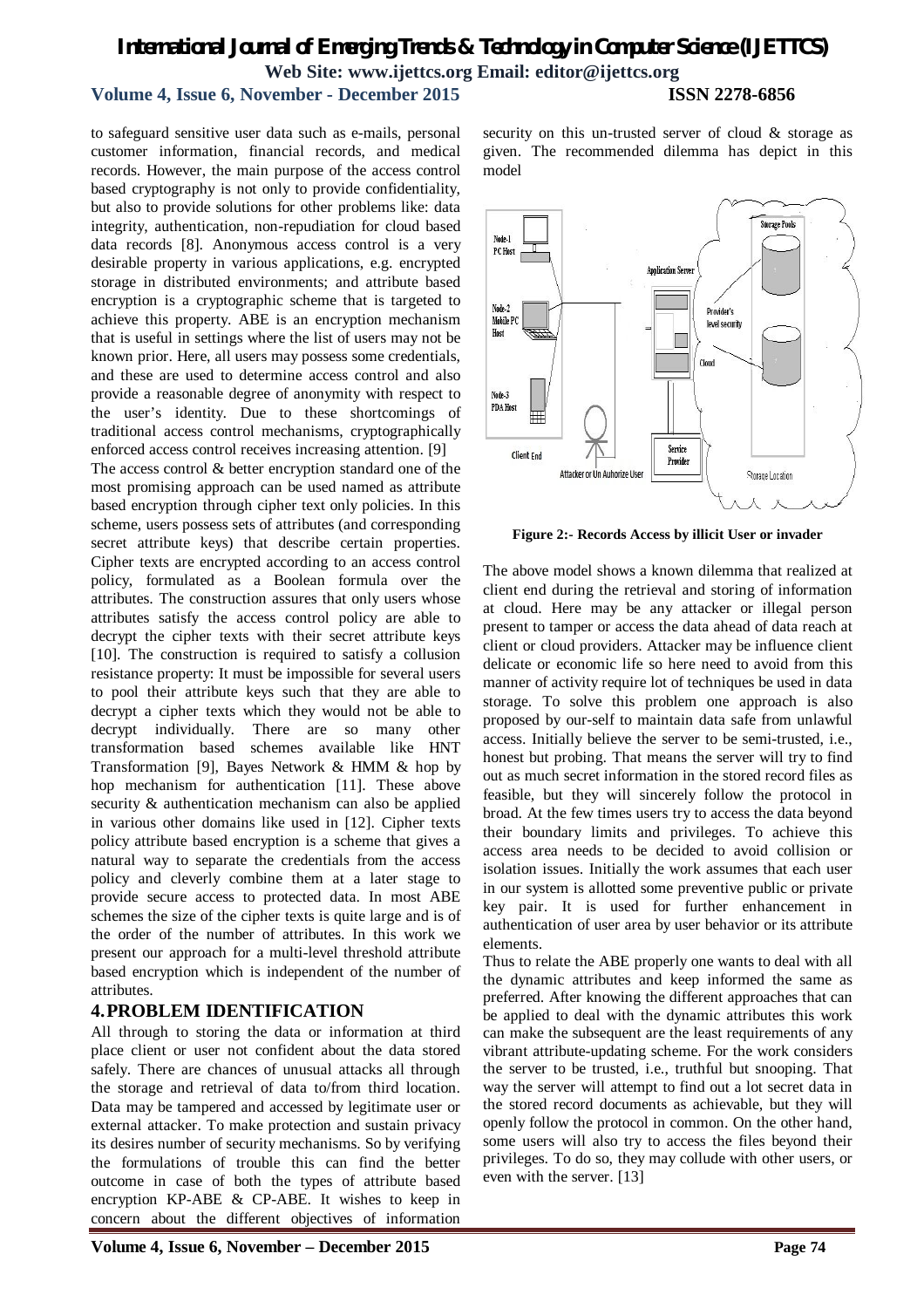# *International Journal of Emerging Trends & Technology in Computer Science (IJETTCS)* **Web Site: www.ijettcs.org Email: editor@ijettcs.org**

**Volume 4, Issue 6, November - December 2015 ISSN 2278-6856**

### **5.PROPOSED CBPSM APPROACH**

Unauthorized access of data, cloud made unreliable for client. To provide reliability on cloud, an approach CBPSM is advised at client end to make safe and secure storage of data. The proposed approach is stack of multiple protections layer that deals with clients' data to providing overlapping layers of authentication, conviction analysis and make data unreadable form using conviction based encryption mechanisms. The suggested CBPSM approach consists of several phases.

Firstly to coated authentication layer to the data by providing identity of users and verifying the claimed identity. Secondly to coated conviction analysis layer to the data by regular observing the activities of users on the basis of historical property. Third phase is to coated conviction based encryption layer by converting client data into encrypted data and send for storage on the cloud. Figure 1 depicted suggested approach.



**Figure 3:-** CBPSM Security Using ABE

The CBPSM model shows stack of protection layer for the client data that are coated in different of phases such as Authentication of a separate decision related strictly to authorization. The separation of these three functions (Registration, Authentication and Authorization) by entrusting them to separate entities can be beneficial from a privacy enhancing perspective, as it links and restricts the permissible data processing actions and the availability of personal data to the specific tasks of each actor.

#### **6.PERFORMANCE ASSESSMENT**

The security and performance requirements are summarized as follows:

- **Information privacy.** Unauthorized users (including the server) who do not possess enough attributes satisfying the access policy or do not have proper key access privileges should be prevented from decrypting a record document, even under user collusion. Finegrained access control should be enforced, meaning different users are authorized to read different sets of documents.
- **On-demand revocation.** Whenever a user's attribute

is no longer valid, the user should not be able to access future record files using that attribute. This is usually called attribute revocation, and the called attribute revocation, and the corresponding security property is forward secrecy. There is also user revocation, where all of a user's access privileges are revoked.

- **Write access control.** We shall prevent the unauthorized contributors to gain write-access to owner's record, while the legitimate contributors should access the server with accountability. The data access policies should be flexible, i.e. dynamic changes to the predefined policies shall be allowed, and especially the records should be accessible under emergency scenarios.
- **Scalability, efficiency and usability.** The records system should support users from both the personal domain and public domains. Since the set of users from the public domain may be large in size and unpredictable, the system should be highly scalable, in terms of complexity in key management, communication, computation and storage. Additionally, the owners' efforts in managing users and keys should be minimized to enjoy usability.

#### **7.CONCLUSION**

The proposed key based scheme has a new property that we can controlled user end security which is not known to be present (to the best of our knowledge) in any of the previous key based attribute signature schemes. This is a feature that would allow the user key to control their anonymity even if it well perform on any network whether is not determined by them or not. Let us say Alice is signing a document which wants a key to provide security, and she has sufficient attributes to satisfy the result. After studying the different approaches for providing the security against the outsourced environment of cloud computing this work had identified some the research objectives to work on for further improvements in existing mechanisms. [14]

#### **8.FUTURE WORK**

Taken security as a major concern in this work has generated so many integration issues. While applying the above proposed architecture component must be placed in correcting order for better results. The security breaches identification can be done as a real time entity. Behavior based encryption, access control, data isolation & key handling issues can also be improved effectively by using CBPSM model standard. Hence some problems and concepts that remain unaddressed can be performed. The implementation of the above proposed mechanism is configured in Java platform. [15]

#### **9. ACKNOWLEDGEMENT**

The authors wish to acknowledge Oriental University, Indore and Indore Institute of Science & Technology, Indore administration for their support & motivation during this research. The authors would also like to thank the anonymous referees for their many helpful comments, which have strengthened the paper. Many thanks to all the dignitaries for their discussions regarding the cloud